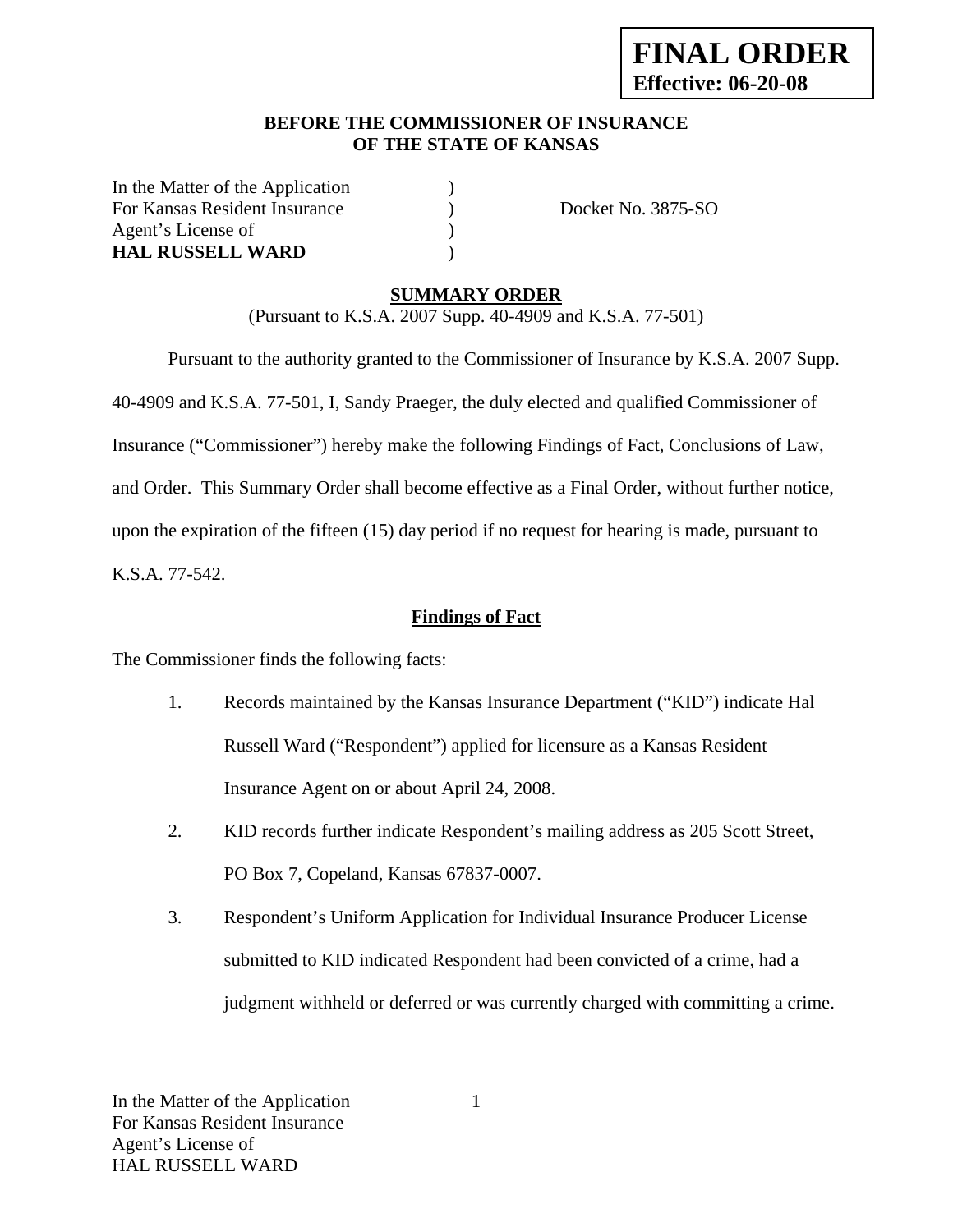- 4. Respondent provided with his application a criminal history record check provided from www.peoplelookup.com. This criminal history record check identified two criminal cases and two civil cases involving the Respondent.
- 5. As a result KID also requested and obtained a record check from the Kansas Bureau of Investigation ("KBI") regarding the Respondent.
- 6. The KBI record check revealed that the Respondent had been charged and convicted in six separate criminal cases. They are as follows:
	- a. Respondent was convicted in Haskell County District Court in December of 1987 on one count of Attempted Sale of Opiates, Opium or Narcotic Durgs, a violation of K.S.A. 65-2127(a)(b), a felony. Respondent was sentenced to 12 to 60 months confinement and placed on probation for a term of 24 months.
	- b. In May of 1993, Respondent was convicted in Finney County District Court of one count of Burglary, Unknown Structure, a violation of K.S.A. 21-3715, a felony. Respondent was sentenced to 24 to 60 months confinement and placed on probation for a term of 24 months.
	- c. In January of 2000 Respondent was charged in Haskell County District Court case number 00CR3. Respondent was convicted of one county of Sale, etc. of Opiates, Opium or Narcotic Drug, a violation of K.S.A. 65- 4161A, a felony and was placed on probation for 30 months.
	- d. In November of 2000, Respondent was charged in Finney County District Court case number 00CR590. Respondent was convicted of one count of Theft, a violation of K.S.A. 21-3701, a felony. Respondent was sentenced

In the Matter of the Application For Kansas Resident Insurance Agent's License of HAL RUSSELL WARD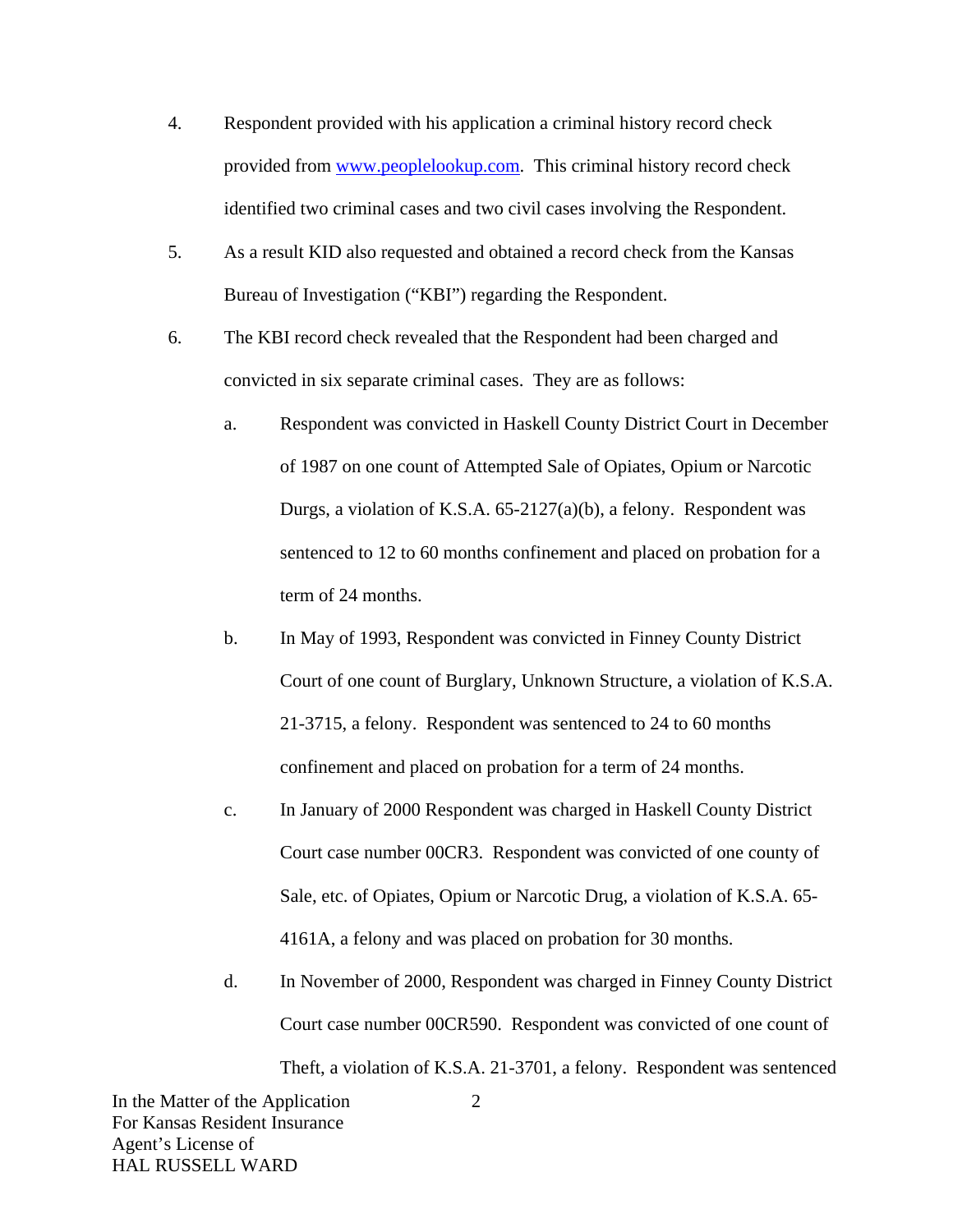to 10 months confinement and placed on probation for a term of 12 months. Respondent was additionally ordered to pay restitution in the amount of \$10,342.00.

- e. In June of 2001, Respondent was charged in Ford County District Court case number 01CR277. Respondent was convicted of one count of Theft, a violation of K.S.A. 21-3701, a felony. Respondent was sentenced to 10 months confinement and placed on probation for term of 12 months.
- 7. A check of the Kansas Adult Supervised Population Electronic Repository ("KASPER"), shows that the Respondent was incarcerated at the Kansas Department of Corrections for Finney County case number 00CR590; Ford County case number 01CR277; Haskell County case number 00CR3 and Logan County case number 87CR22. Respondent was last discharged from KDOC on February 22, 2006.
- 8. Respondent's self-provided record check only disclosed convictions in Logan County, Kansas and Haskell County, Kansas. Respondent did not disclose any additional criminal history or convictions.

#### **Applicable Law**

- 9. K.S.A. 40-4909 states, in pertinent part:
	- (a) The commissioner may deny, suspend, revoke, or refuse renewal of any license issued under this act if the commissioner finds that the applicant or license holder has:
		- (6) been convicted of a misdemeanor or felony.
	- (b) In addition, the commissioner may suspend, revoke or refuse renewal of any license issued under this act if the commissioner finds that the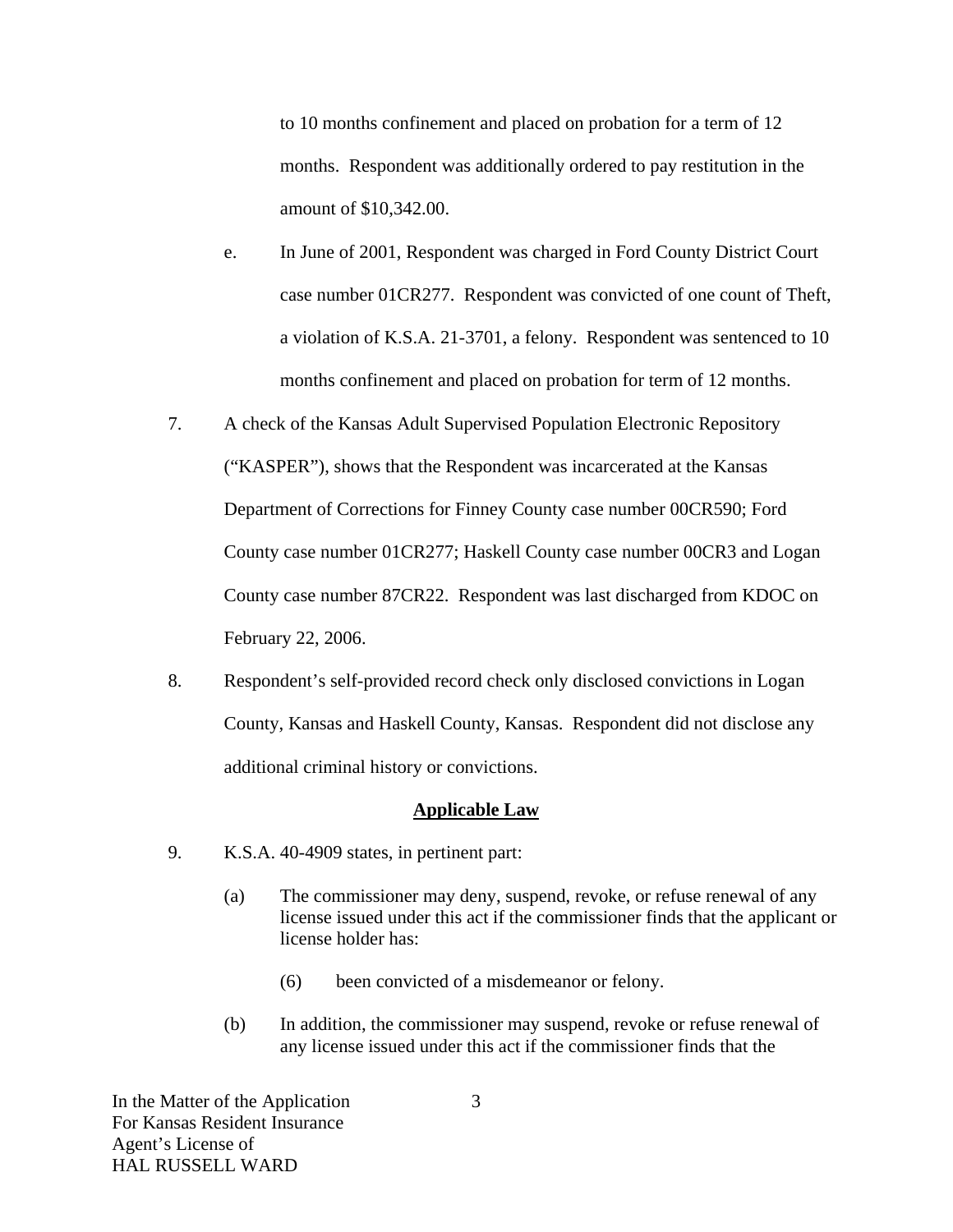interests of the insurer or the insurable interests of the public are not properly served under such license.

### **Conclusions of Law**

Based on the Findings of Fact enumerated in Paragraphs #1 through #8 and the Applicable Law above, the Commissioner finds:

- 10. The Commissioner has jurisdiction over Mr. Ward as well as the subject matter of this proceeding, and such proceeding is held in the public interest.
- 11. Respondent has been convicted of numerous felony offenses.
- 12. The Commissioner finds that sufficient grounds exist for the denial of Respondent's Uniform Application for Individual Insurance Producer License based upon Respondent's felony convictions noted above pursuant to K.S.A. 2007 Supp. 40-4909(a)(6).
- 13. The Commissioner finds, pursuant to K.S.A. 40-4909(b), that the insurable interests of the public are not properly served under Mr. Ward's proposed license.
- 14. The Commissioner finds that the Respondent has failed to demonstrate pursuant to 18 U.S.C. §1033 that he is fit to participate in the business of insurance without constituting a risk to consumers or insurers.
- 15. Based on the facts and circumstances set forth herein, it appears that use of the summary proceedings in this matter are appropriate, in accordance with the provisions set forth in K.S.A. 77-537(a), in that the use of summary proceedings does not violate any provision of law and the protection of the public interest does not require the KID to give notice and opportunity to participate to persons other than HAL RUSSELL WARD.

In the Matter of the Application For Kansas Resident Insurance Agent's License of HAL RUSSELL WARD

4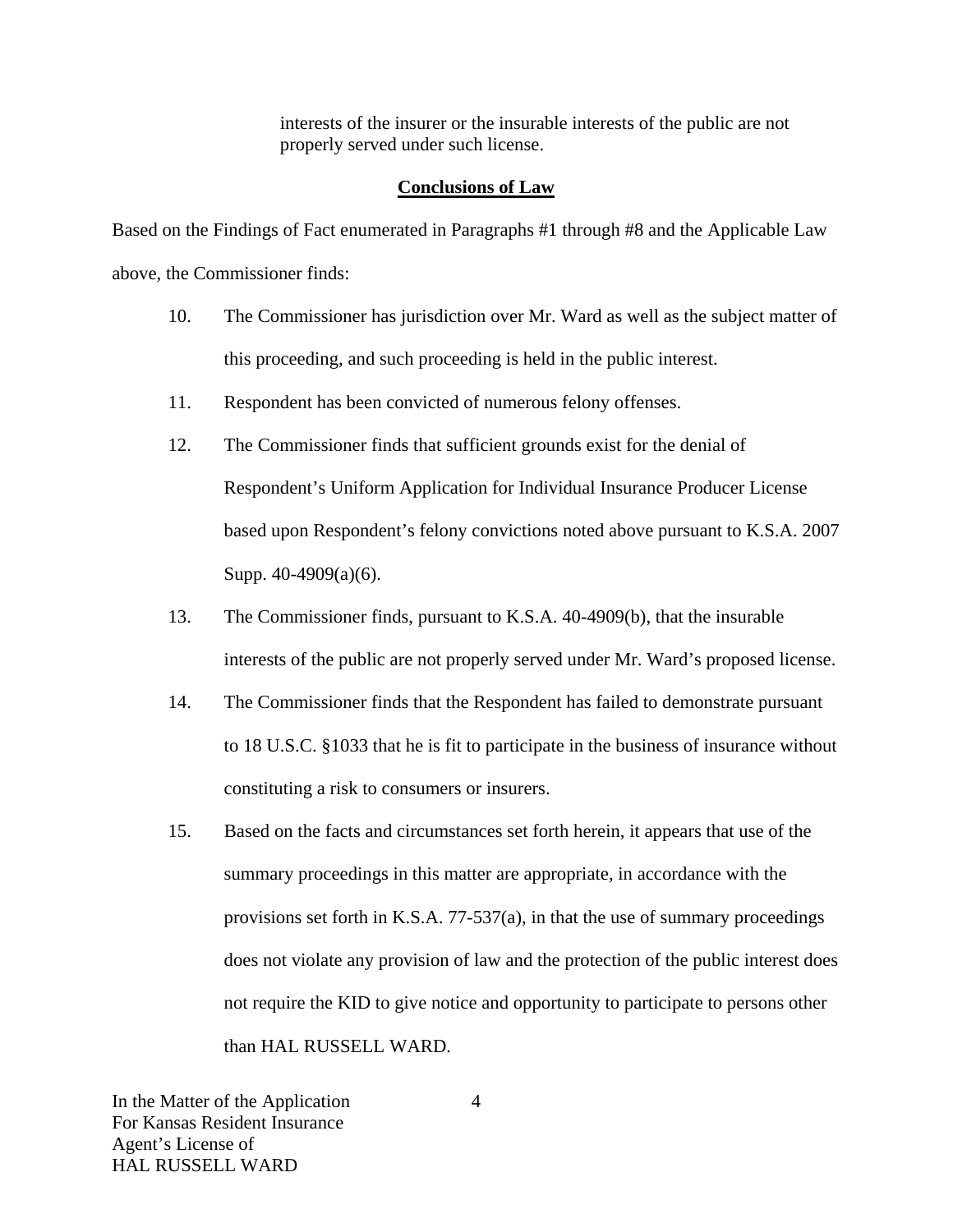### **IT IS THEREFORE ORDERED BY THE COMMISSIONER OF INSURANCE THAT:**

Respondent's Application for Kansas Resident Insurance Agent's License is hereby **DENIED.** 

#### **NOTICE AND OPPORTUNITY FOR HEARING**

Hal Russell Ward, within fifteen (15) days of service of this Summary Order, may file with the Kansas Insurance Department a written request for hearing on this Summary Order, as provided by K.S.A. 77-542. In the event a hearing is requested, such request should be directed to:

> John W. Campbell, General Counsel Kansas Insurance Department  $420$  S.W. 9<sup>th</sup> Street Topeka, Kansas 66612

Any costs incurred as a result of conducting any administrative hearing shall be assessed against the agent/agency who is the subject of the hearing as provided by K.S.A. 40-4909(f). Costs shall include witness fees, mileage allowances, any costs associated with reproduction of documents which become part of the hearing record, and the expense of making a record of the hearing.

If a hearing is not requested, this Summary Order shall become effective as a Final Order,

without further notice, upon the expiration of the fifteen (15) day period for requesting a hearing.

The Final Order will constitute final agency action in the matter.

In the event the Petitioner files a petition for judicial review, the agency officer designated pursuant to K.S.A. 77-613(e) to receive service of a petition for judicial review on behalf of the Kansas Insurance Department is:

> John W. Campbell, General Counsel Kansas Insurance Department 420 S.W.  $9^{th}$  St. Topeka, Kansas 66612

In the Matter of the Application For Kansas Resident Insurance Agent's License of HAL RUSSELL WARD